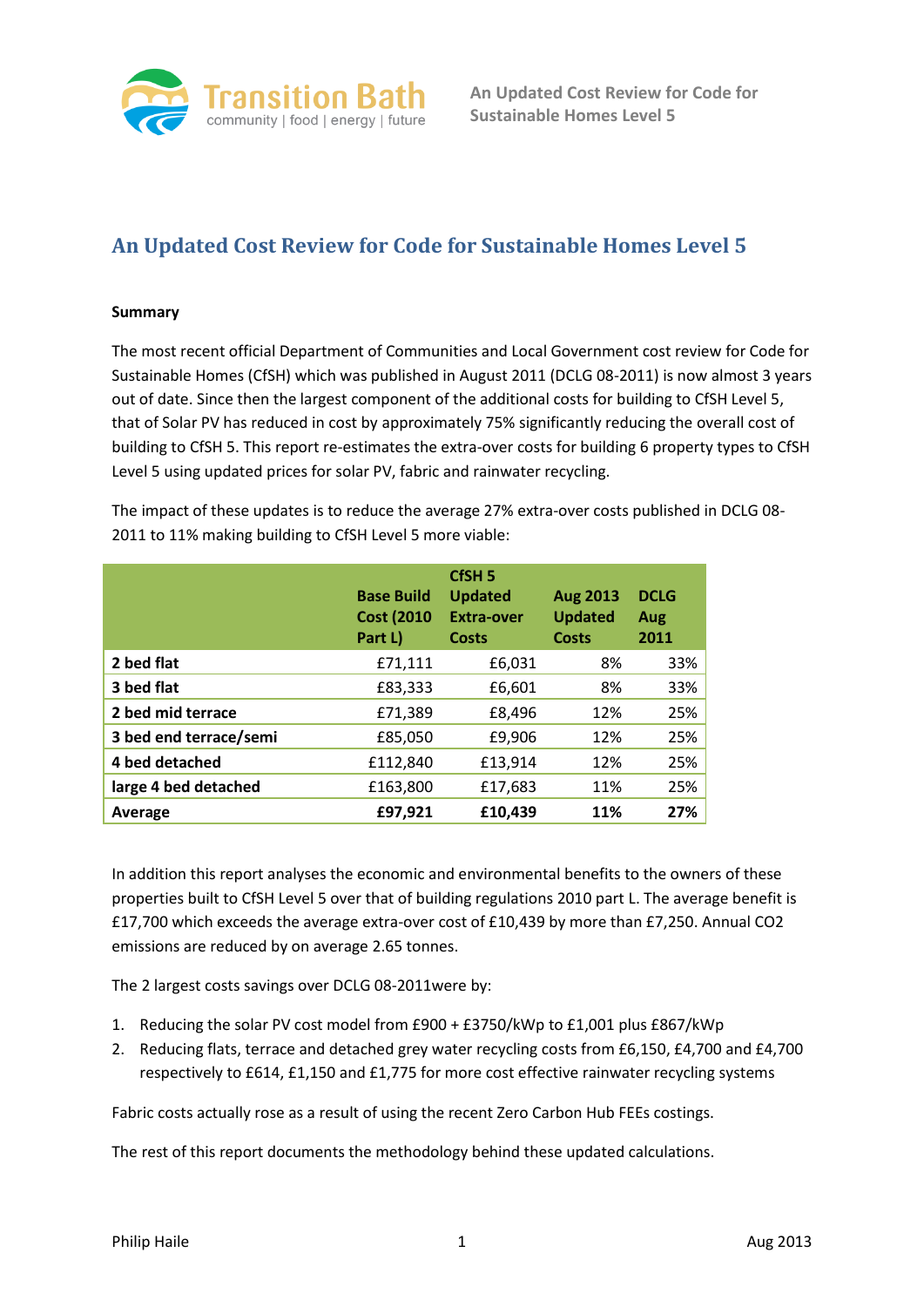

## **Methodology**

## **Summary**

- SAP modelling was used to determine the minimum amount of solar PV required to meet CfSH 5 using Zero Carbon Hub's FEES fabric standard
- Updated solar PV costs were obtained following discussions with solar PV suppliers and quotes available on the internet in Aug 2013
- Fabric costs were derived from those published by zero carbon hub in August 2012
- Rainwater recycling prices were derived from quotes received from suppliers in May 2013
- The additional, miscellaneous, less significant costs of meeting CfSH 5 minimum credit score of 84 were sourced from DCLG 08-2011
- The latest CfSH November 2010 credit rules were used (DCLG 11-2010)

## **SAP Modelling and CfSH Compliance**

SAP modelling and CfSH Compliance was completed using Stroma's FSAP [2009 software](http://www.stroma.com/certification/software/sap-software-fsap) which has a built in CfSH compliance tool, the solar PV component of each property was incrementally adjusted until CfSH energy requirements were just met $^1$ .

## **Property Types**

Six representative property types were modelled and their component areas were as follows:

| <b>Areas <math>(m^2)</math>/Numbers</b> | 2 bed flat | 3 bed flat | 2 bed<br>terrace | 3 bed end<br>terrace/se<br>mi | 4 bed<br>detached | Large 4<br>bed<br>detached |
|-----------------------------------------|------------|------------|------------------|-------------------------------|-------------------|----------------------------|
|                                         |            |            |                  |                               |                   |                            |
| Floor $m2$                              | 64         | 75         | 80               | 90                            | 125               | 180                        |
| Roof (share) $m2$                       | 32         | 38         | 40               | 45                            | 63                | 90                         |
| Floor (share) $m2$                      | 32         | 38         | 40               | 45                            | 63                | 90                         |
| Wall (inc openings) $m2$                | 40         | 45         | 60               | 70                            | 160               | 190                        |
| Windows/Doors (no.)                     | 5          | 6          | 13               | 16                            | 26                | 30                         |
| Outside walls (no.)                     | 2          |            |                  | 3                             | 4                 |                            |

The following assumptions were made about the properties:

- a. they were either south east or south west facing, this reduces the output of the solar PV array and solar gain relative to a south facing home, but provides a reasonable mix of aspects for a large estate where not all homes can be optimally orientated to the south
- b. mono-pitched roofs were assumed where the solar PV area was larger than 50% of the floor area

**<sup>.</sup>** <sup>1</sup> Solar PV within a margin of 0.1 kWp/m<sup>2</sup>/year, energy consumption within 1 kWh/m<sup>2</sup>/year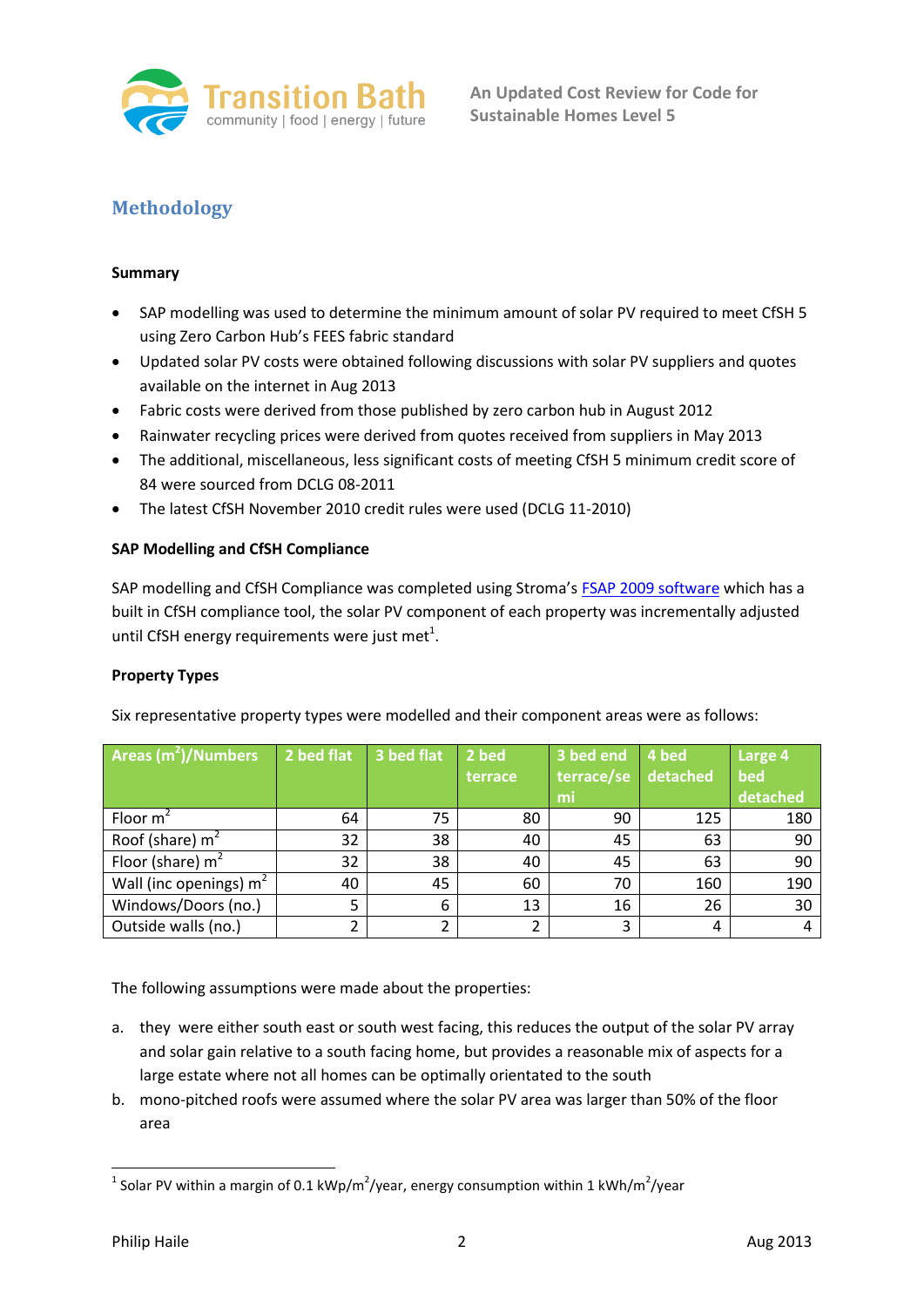

- c. they were located in Bath i.e. use local weather conditions
- d. there was little or no shading of the properties
- e. flats were assumed to be 2 storey, and to average out the heat losses they were assumed to have half a roof and half a ground floor area (i.e. representative of the average of a single ground floor and a single first floor flat)

## **Fabric**

The ZCH FEEs fabric definitions and costs were used as these were deemed to be the most cost efficient way of meeting the code and also their costs have been more recently updated and published. The fabric assumptions used were as follows:

| <b>Fabric Type</b>                 | <b>FEES</b>   | Unit                 |
|------------------------------------|---------------|----------------------|
| U value of wall                    | 0.18          | $W/m^2K$             |
| U Value of roof                    | 0.13          | $W/m^2K$             |
| U Value of floor                   | 0.15          | $W/m^2K$             |
| U Value of windows                 | 1.4           | $W/m^2K$             |
| G Value of windows                 | 0.7           |                      |
| FF Value of windows (Frame Factor) | 0.75          |                      |
| U Value of doors                   | 1.0           | $W/m^2K$             |
| Y Value                            | $0.05/0.04^2$ | $W/m^2K$             |
| Air Permeability                   | 3             | $m^3/m^2$ /hr @ 50Pa |
| <b>Heating</b>                     | Gas           |                      |
|                                    | Combi         |                      |
| <b>MVHR</b>                        | ×             |                      |

The proposed ZCH FEEs standard, which is a working proposal for 2016 Part L Zero Carbon Building Regulations produces homes which should comply with Code for Sustainable Homes, the standard requires detached, semi and end terrace properties to meet a Design Energy Requirement (DER) of 46 kWh/m<sup>2</sup>/yr and 39 kWh/m<sup>2</sup>/yr for mid terraces and flats. The Ene 2 component of CfSH5 also requires DERs of 46 and 39.

In general the Zero Carbon Hub fabric costs were significantly higher than those of the DCLG 08-2011 'good fabric' standard despite having similar U values, but were a little lower than the 'Advanced Fabric' costs from DCLG 08-2011.

The floor area of the example ZCH properties differed slightly from that of this report, fabric costs were adjusted linearly in proportion to the difference in floor areas.

The resulting updated extra-over costs for fabric are:

**Property Type Fabric Fabric Extra-**

**<sup>.</sup>** <sup>2</sup> Detached, plus 3 bed flat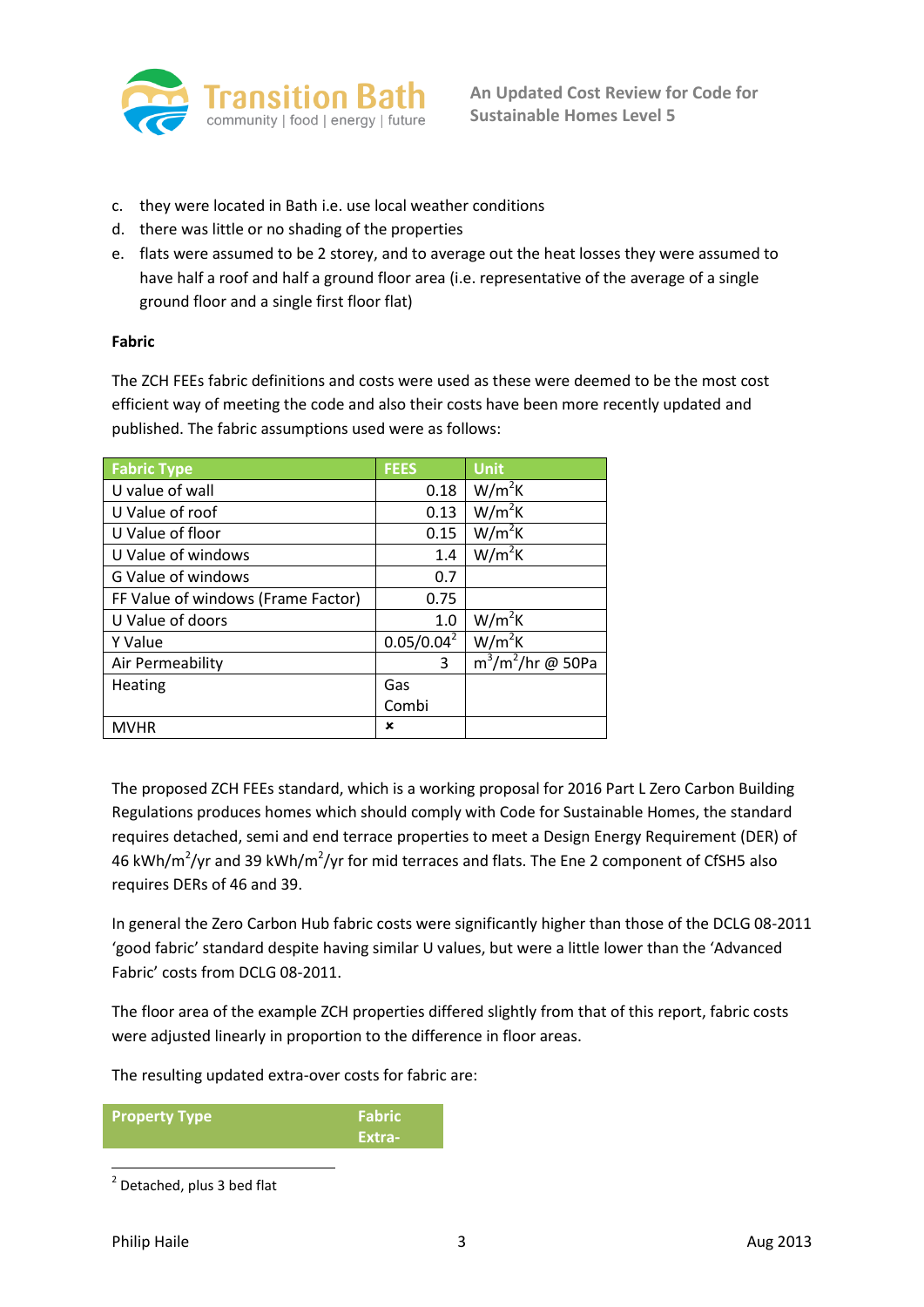

|                        | <b>Over Cost</b> |
|------------------------|------------------|
| 2 bed flat             | £1,304           |
| 3 bed flat             | £1,528           |
| 2 bed mid terrace      | £2,632           |
| 3 bed end terrace/semi | £3,434           |
| 4 bed detached         | £6,042           |
| large 4 bed detached   | £8.771           |

These additional costs are versus the current building regulation standards i.e. 2010 Part L, and are likely to reduce with the implementation of 2013 Part L, although at the time of writing this report it is unknown what this standard is likely to be?

## **Solar PV Requirements**

The minimum amount of solar PV to meet CfSH 5 is laid out in the table below, along with the percentage of roof area required and the updated costs and an estimate of those used in the Aug 2011 DCLG Extra-Over cost report<sup>3</sup>:

|                        | kWp | % roof area | <b>Cost Aug</b><br>2013 | <b>Estimated</b><br><b>DCLG Cost</b><br><b>Aug 2011</b> |
|------------------------|-----|-------------|-------------------------|---------------------------------------------------------|
| 2 bed flat             | 2.6 | 49%         | £3,255                  | £10,650                                                 |
| 3 bed flat             | 3.0 | 48%         | £3,601                  | £12,150                                                 |
| 2 bed mid terrace      | 3.1 | 47%         | £3,688                  | £12,525                                                 |
| 3 bed end terrace/semi | 3.8 | 51%         | £4,295                  | £15,150                                                 |
| 4 bed detached         | 4.5 | 44%         | £4,902                  | £17,775                                                 |
| large 4 bed detached   | 5.7 | 38%         | £5,942                  | £22,275                                                 |
| Average                | 3.8 | 46%         | £4,281                  | £15,088                                                 |

The solar PV costs are reduced by 72% or almost £10,870 on average over the last 3 years.

The roof area used by the panels is on average 47%, which is above the government guidelines of 40%. This can be reduced to 34% on average by the use of higher cost, higher efficiency panels<sup>4</sup>, but with an additional average cost of about £1,500 per system. However this was not deemed necessary for this analysis as mono-pitched roofs seem to be coming prevalent on estates of high sustainability homes. The cost model used was £1,001 fixed cost + £867 per kWp. A more detailed discussion of solar PV costs is contained in Appendix 1.

 3 £900 fixed + £3750 per kWp

 $<sup>4</sup>$  The base analysis assumes low cost mono-crystalline panels with conversion efficiencies of about 14%, higher</sup> efficiency panels are available with up to 20% conversion efficiency (i.e. Sunpower E21/Panasonic HIT)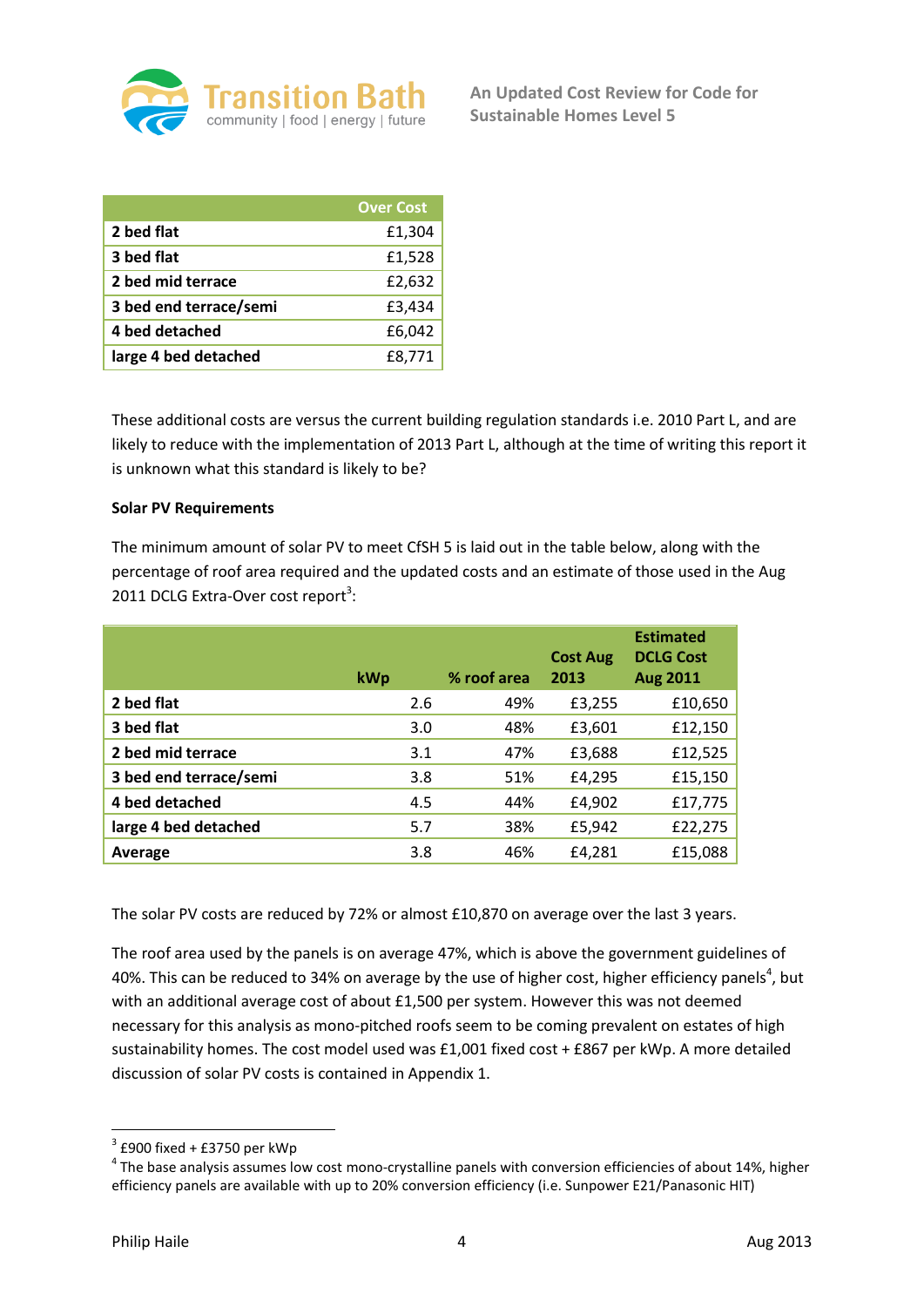

No alterative renewable options were considered e.g. biomass, it is assumed that for all but the highest density multi-storey blocks of flats that solar PV is the cheapest and most feasible way of meeting CfSH 5. The assumption works well in relatively low density blocks of flats in the Bath & North East Somerset area but would require further analysis in denser urban environments where more than 3 storey blocks would make solar PV less feasible.

## **Rainwater Recycling Costs**

ZCH 08-2011 assumed grey-water recycling was installed to meet the mandatory maximum consumption requirements of CfSH Level 5 of 85 litres/person/per day. This leads to extra-over costs of £6,150 and £4,700 for flats and detached properties respectively. For this purposes of this analysis rainwater recycling systems were used instead because:

- a) they are cheaper, particularly if shared systems are employed
- b) it appears that (over-sized) rainwater systems are generally being installed on estates built to CfSH 5 or 6
- c) feedback on grey-water recycling systems suggest they can be problematic to maintain and the technology is still immature

As a result of getting quotes from suppliers, costs for rainwater recycling systems used in this analysis are £614 for flats, £1,150 for terraces and £1,775 for detached properties. More information is provided in Appendix 2.

## **Remaining Miscellaneous Code Costs**

The remaining code costs (i.e. not ENE1, ENE2, ENE7 and WAT1) were calculated using the latest Nov 2010 CfSH credit scoring standard and were optimised to minimise costs while meeting the CfSH 5 requirement of greater than 84 points:

| Category   | <b>Name</b>               | <b>Max</b><br><b>Credits</b> | Weight<br>Value of |      | <b>Points</b><br><b>Achieve</b><br>d | <b>Flat</b><br>Cost | <b>House</b><br><b>Cost</b> |
|------------|---------------------------|------------------------------|--------------------|------|--------------------------------------|---------------------|-----------------------------|
| <b>ENE</b> | Energy & CO2 (not ENE1,2) | 31                           | 36.4%              | 1.17 | 32.88                                | £384                | £720                        |
| <b>WAT</b> | Water (not WAT1)          | 6                            | 9.0%               | 1.50 | 9.00                                 | £0                  | £0                          |
| <b>MAT</b> | <b>Materials</b>          | 24                           | 7.2%               | 0.30 | 7.20                                 | £0                  | £0                          |
| <b>SUR</b> | Surface Water Run-Off     | 4                            | 2.2%               | 0.55 | 2.20                                 | £0                  | £0                          |
| <b>WAS</b> | Waste                     | 8                            | 6.4%               | 0.80 | 6.40                                 | £0                  | £0                          |
| <b>POL</b> | Pollution                 | 4                            | 2.8%               | 0.70 | 2.80                                 | £0                  | £0                          |
| <b>HEA</b> | Health & Wellbeing        | 12                           | 14.0%              | 1.17 | 9.33                                 | £450                | £450                        |
| <b>MAN</b> | Management                | 9                            | 10.0%              | 1.11 | 7.78                                 | £25                 | £25                         |
| ECO        | Ecology                   | 9                            | 12.0%              | 1.33 | 6.67                                 | £0                  | £0                          |
|            | Total                     |                              | 100.0%             |      | 84.26                                | £859                | £1,195                      |

The costs are largely based on DCLG 08-2011. More details are provided in Appendix 3.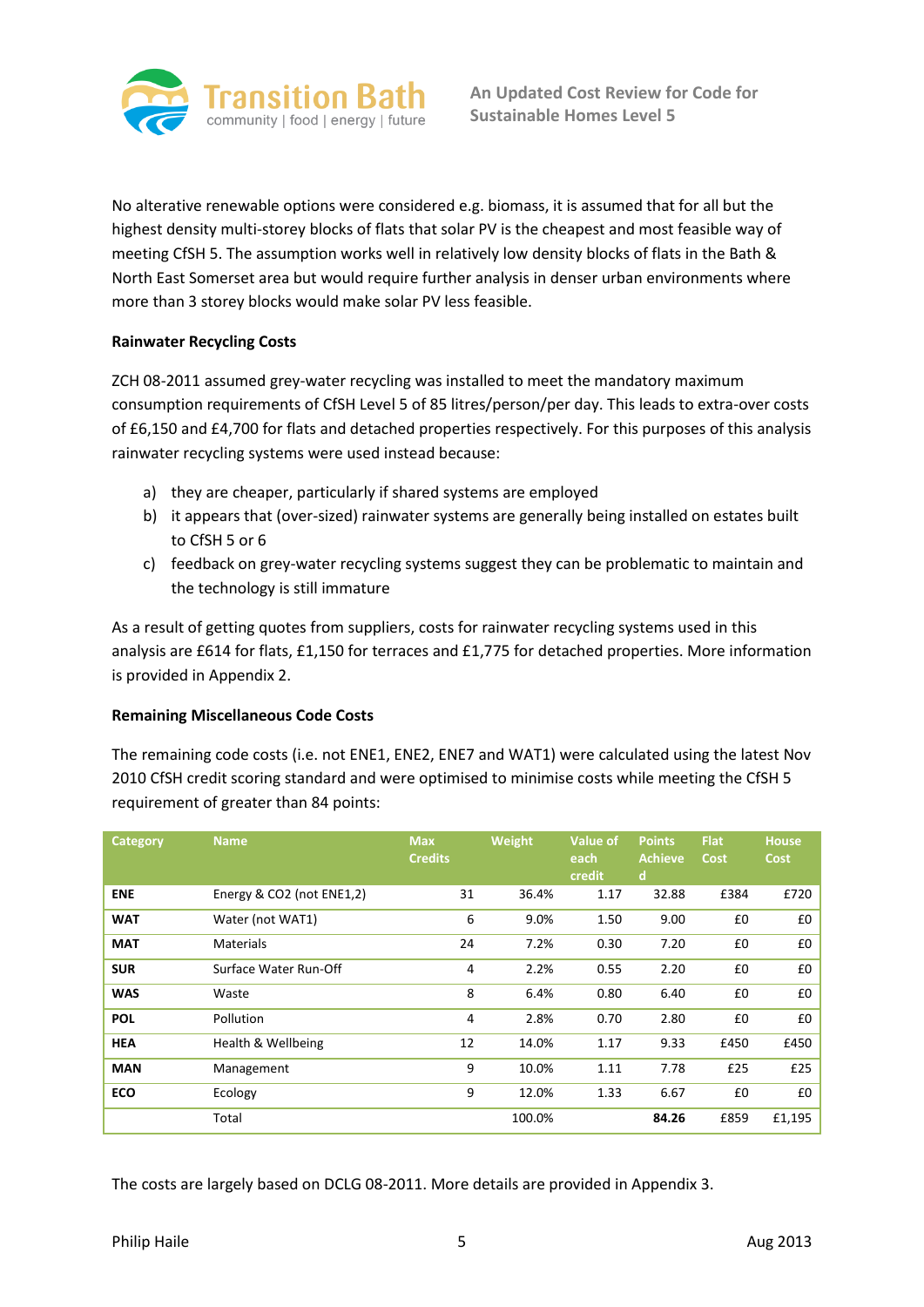

## **Summary of Costs**

Overall the breakdown of the 4 major components of the extra-over costs presented above is as follows:

|                        | <b>Base Build</b><br>Cost (2010)<br>Part L) | Floor<br>Area | Fabric<br>Extra<br>Over | Solar PV<br>kWp | Solar PV<br>Cost | Rainwat<br>er Costs | Other<br><b>CfSH</b><br><b>Credits</b> | <b>Total</b><br>Extra<br>Over<br>Costs |
|------------------------|---------------------------------------------|---------------|-------------------------|-----------------|------------------|---------------------|----------------------------------------|----------------------------------------|
| 2 bed flat             | £71,111                                     | 64            | £1,304                  | 2.6             | £3,255           | £614                | £859                                   | £6,031                                 |
| 3 bed flat             | £83,333                                     | 75            | £1,528                  | 3               | £3,601           | £614                | £859                                   | £6,601                                 |
| 2 bed mid terrace      | £71,389                                     | 80            | £2,632                  | 3.1             | £3,688           | £1,150              | £1,027                                 | £8,496                                 |
| 3 bed end terrace/semi | £85,050                                     | 90            | £3,434                  | 3.8             | £4,295           | £1,150              | £1,027                                 | £9,906                                 |
| 4 bed detached         | £112,840                                    | 124           | £6,042                  | 4.5             | £4,902           | £1,775              | £1,195                                 | £13,914                                |
| large 4 bed detached   | £163,800                                    | 180           | £8,771                  | 5.7             | £5,942           | £1,775              | £1,195                                 | £17,683                                |
| Average                | £97,921                                     | 102           | £3,952                  | 3.8             | £4,281           | £1,180              | £1,027                                 | £10,439                                |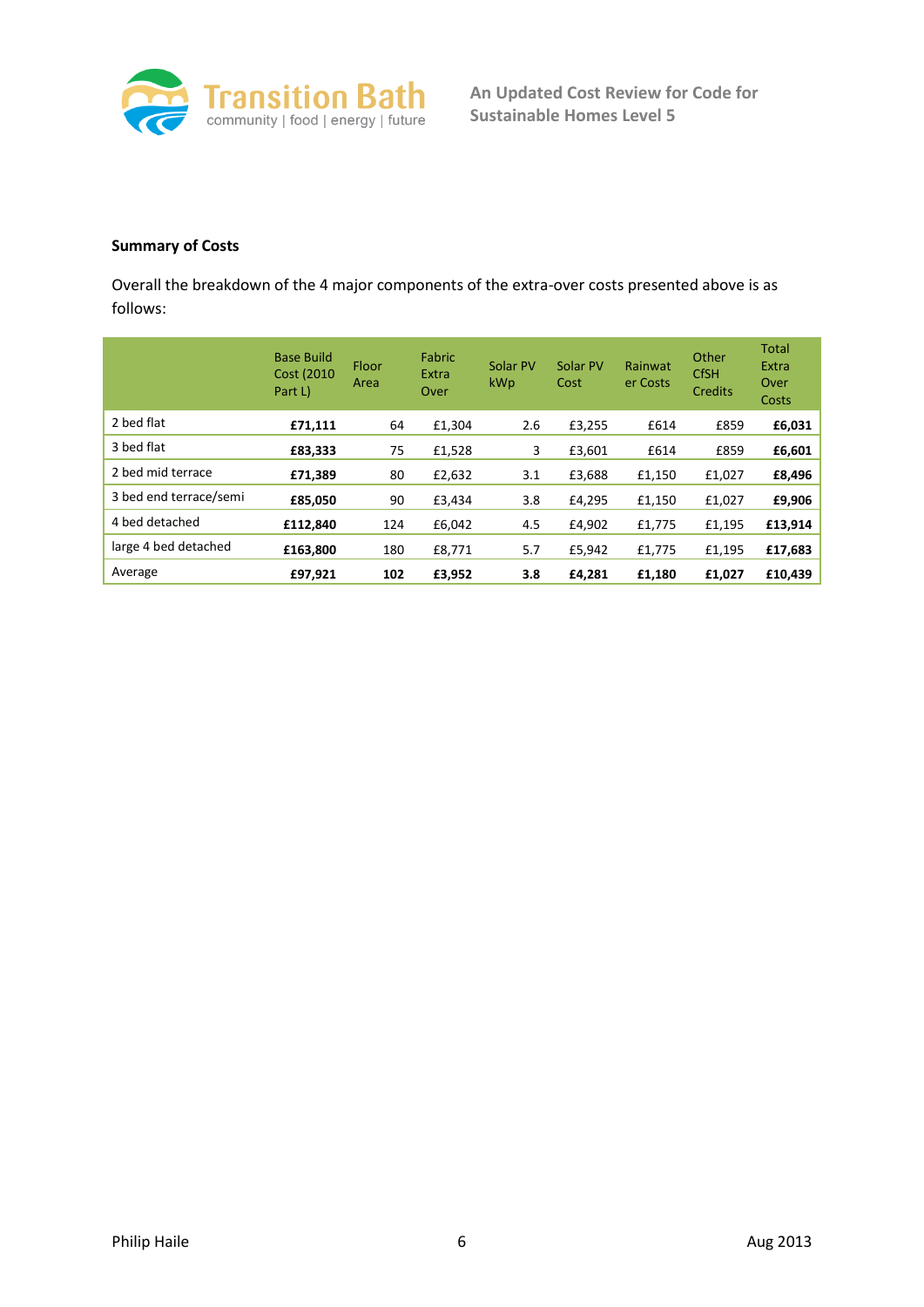

**An Updated Cost Review for Code for Sustainable Homes Level 5**

## **Discussion**

## **Impact of this update**

This update to the extra-over costs of Code for Sustainable Homes 5 has reduced the costs from a 27% uplift over properties built to 2010 Part L to 11%. This improvement comes mainly as a result of significant reductions in the largest 2 additional capital items i.e. renewables (solar PV) and water recycling:



|                        | <b>DCLG 08-</b><br>2100 | <b>Updated</b><br><b>Costs</b> | <b>Difference</b> |
|------------------------|-------------------------|--------------------------------|-------------------|
| <b>Fabric</b>          | £2,469                  | £3,952                         | £1,482            |
| <b>Misc Code</b>       | £1,200                  | £1,027                         | $-E173$           |
| <b>Water Recycling</b> | £5,667                  | £1,180                         | $-£4,487$         |
| <b>Renewables</b>      | £15,088                 | £4,281                         | $-£10,807$        |
| Total                  | £24.424                 | £10,439                        | $-£13,985$        |

- Fabric costs have increased, but this is probably as a result of differences in methodology and costs between the ZCH FEEs standard and DCLG 08-2011
- This is offset by a significant reduction in the other costs i.e. renewables and water recycling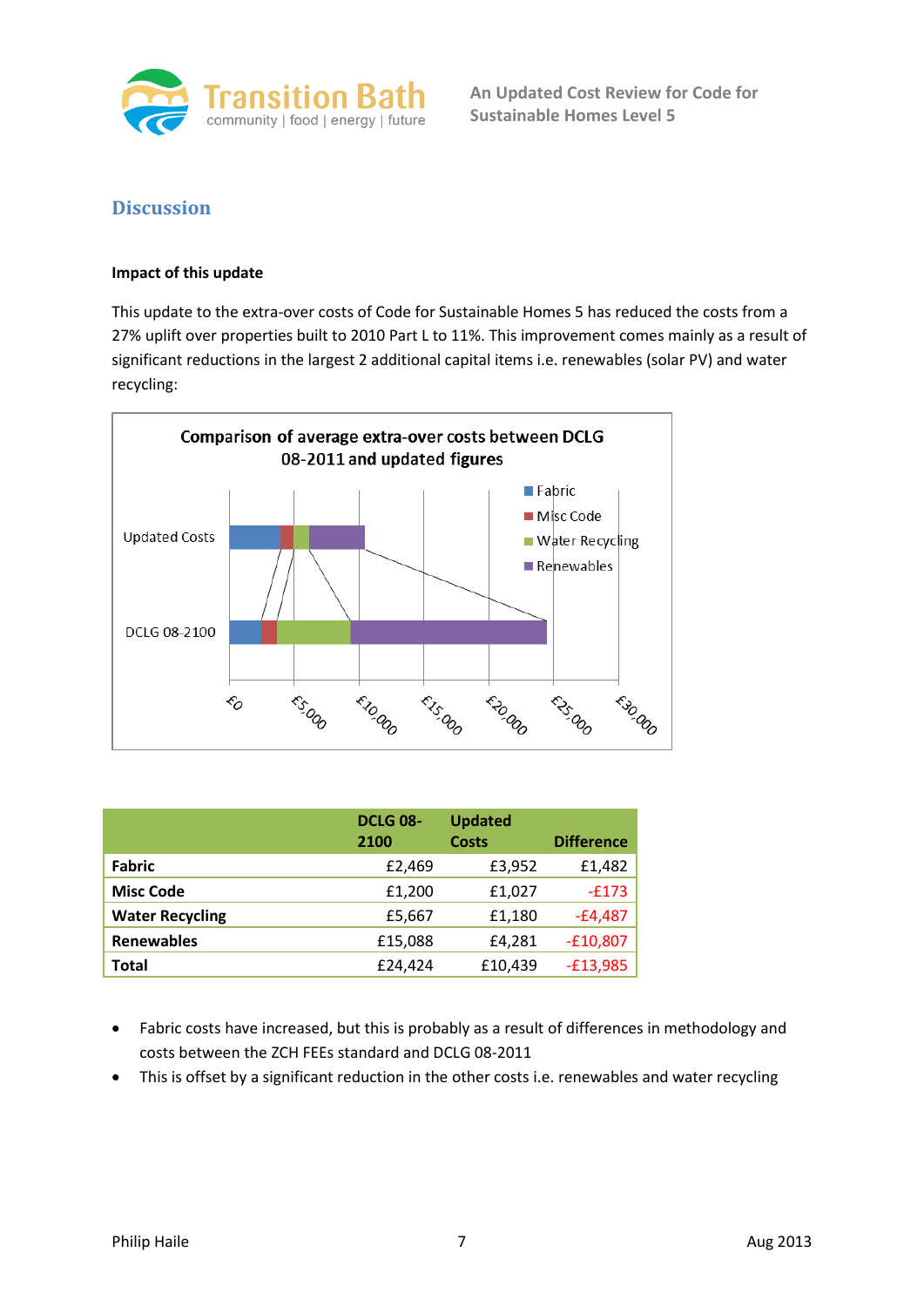

#### **Economic and Environmental Benefit**

The economic and environmental benefits of building to a more sustainable standard are often overlooked, particularly from the home owners' perspective. These benefits versus building the homes to minimum 2010 part L building regulations are however considerable:

|                        | <b>Annual</b><br><b>Solar PV</b><br>kWh | <b>Annual</b><br>CO <sub>2</sub><br><b>Saving</b><br>Gas<br><b>Saving</b><br><b>kg</b><br>kWh |       | <b>Extra</b><br>Over<br><b>Costs</b> | <b>Benefit of</b><br><b>FIT plus</b><br><b>Energy</b><br><b>Savings over</b><br>20 years | Gain   |
|------------------------|-----------------------------------------|-----------------------------------------------------------------------------------------------|-------|--------------------------------------|------------------------------------------------------------------------------------------|--------|
| 2 bed flat             | 2,154                                   | 1,171                                                                                         | 1,649 | £6,031                               | £11,406                                                                                  | £5,375 |
| 3 bed flat             | 2,485                                   | 1,882                                                                                         | 2,023 | £6,601                               | £13,772                                                                                  | £7,170 |
| 2 bed mid terrace      | 2,568                                   | 2,175                                                                                         | 2,143 | £8,496                               | £14,496                                                                                  | £6,000 |
| 3 bed end terrace/semi | 3,148                                   | 3,133                                                                                         | 2,732 | £9,906                               | £18,307                                                                                  | £8,401 |
| 4 bed detached         | 3,728                                   | 3,939                                                                                         | 3,288 | £13,914                              | £21,068                                                                                  | £7,154 |
| large 4 bed detached   | 4,722                                   | 5,623                                                                                         | 4,308 | £17,683                              | £27,416                                                                                  | £9,732 |
| Average                | 3,134                                   | 2,987                                                                                         | 2,690 | £10,439                              | £17,744                                                                                  | £7,305 |

The costs of building to a higher standard which average £10,439 are more than offset by the economic benefit to the home owner derived from energy savings and FIT tariffs of £17,287, an overall net benefit of over £7,305. CO2 savings of an average of 2.65 tonnes per year are also significant<sup>5</sup>.

Large developers argue that house purchasers don't factor these in when purchasing a property but it could also be argued that developers don't necessarily sell the benefit either? Additionally the biggest economic impact from the suppliers perspective is likely to be on land value and not developers' profits.

## **References**

**DCLG 11-2010** – "Code for Sustainable Homes: Technical Guide", DCLG, Nov 2010

**DCLG 08-2011** – "Cost of building to the Code for Sustainable Homes: Updated Cost Review", Element Energy, Davis Langdon, Aug 2011

**ZCH 08-2012** – "Estimated Costs of Zero Carbon Homes", ZCH, Aug 2012

**.** 

 $5$  More information on this analysis is provided in Appendix 4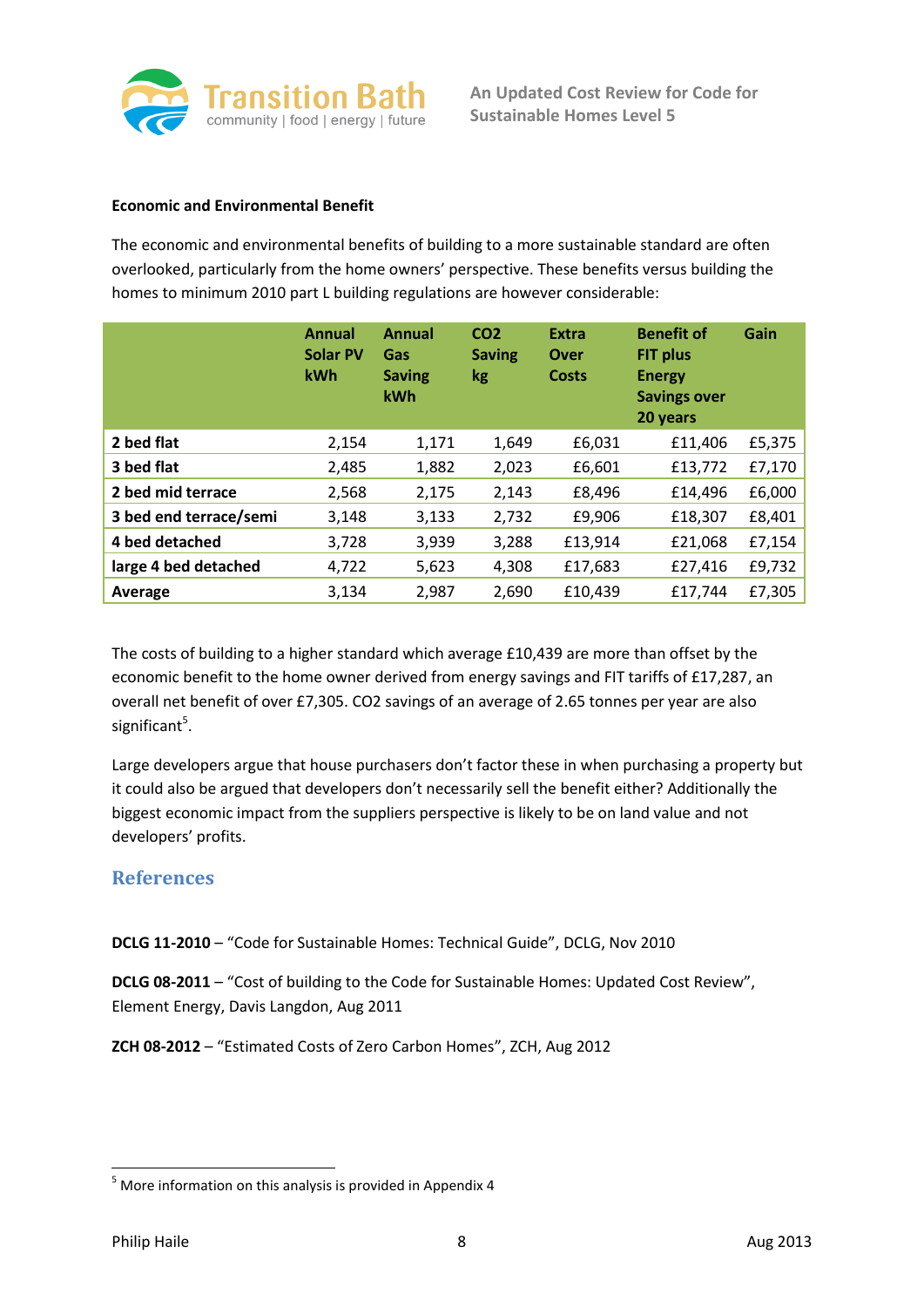

# **Appendix 1: Solar PV (5 Aug 2013)**

## **Evidence for Solar PV Prices**

The report used a pricing model of £1001 fixed cost plus £867/kWp for solar PV, which compares with the August 2011 DCLG figure of £900 plus £3,750/kWp.

Evidence for this 'new' reduced cost model comes from a number of sources:

1. General price trends (euro-solar.de) indicate solar PV panel prices have reduced by a factor of 4 over the last 3.5 years:



- 2. Discussions with system suppliers who have verbally quoted wholesale purchase prices for panels below £500/kWp
- 3. Quoted internet wholesale prices (1 off, not volume discount, not installed) for example:
	- a. [Euro-solar.de](http://www.europe-solar.de/catalog/index.php?main_page=page_3) May 2013 system price at £850/kWp (4 kWp)
	- b. [Swithenbanks](http://www.swithenbanks.co.uk/shop.php?c1=Solar%20Photovoltaic%20Equipment&c2=Special%20Offer%20Packages&c3=PV%20Packages) for a 4 kWp system (supply only):

| Date     | <b>Medium Efficiency Panels</b> | High Efficiency (Panasonic<br>HIT) |
|----------|---------------------------------|------------------------------------|
| May 2013 | £3200                           | £3900                              |
| Aug 2013 | £4100                           | £5950                              |

4. [Ebay](http://www.ebay.co.uk/sch/i.html?_sop=2&_sacat=0&_from=R40&_nkw=Solar%20pv%204%20kW%20installed&_mPrRngCbx=1&_udlo=3%2C400&_udhi=5%2C400) quoted system installed costs of about £5000 for a 4 kWp installed system (Aug 2013) [in May 2013 the figure was £4100).

The above figures are for single installations, it is assumed for new builds that the systems would be installed in volume and would therefore attract a discount on the above prices. Telephone discussions with system suppliers provided a rough indication of volume discount and cost savings from not having to install scaffolding on new builds and no EPC costs. Suppliers indicated a 20% discount on their ebay prices for volumes of 20 properties at 4 kWp, but were reluctant to provide a quote. So for the purposes of this analysis a 15% volume discount was assumed.

## **The solar PV model cost calculation**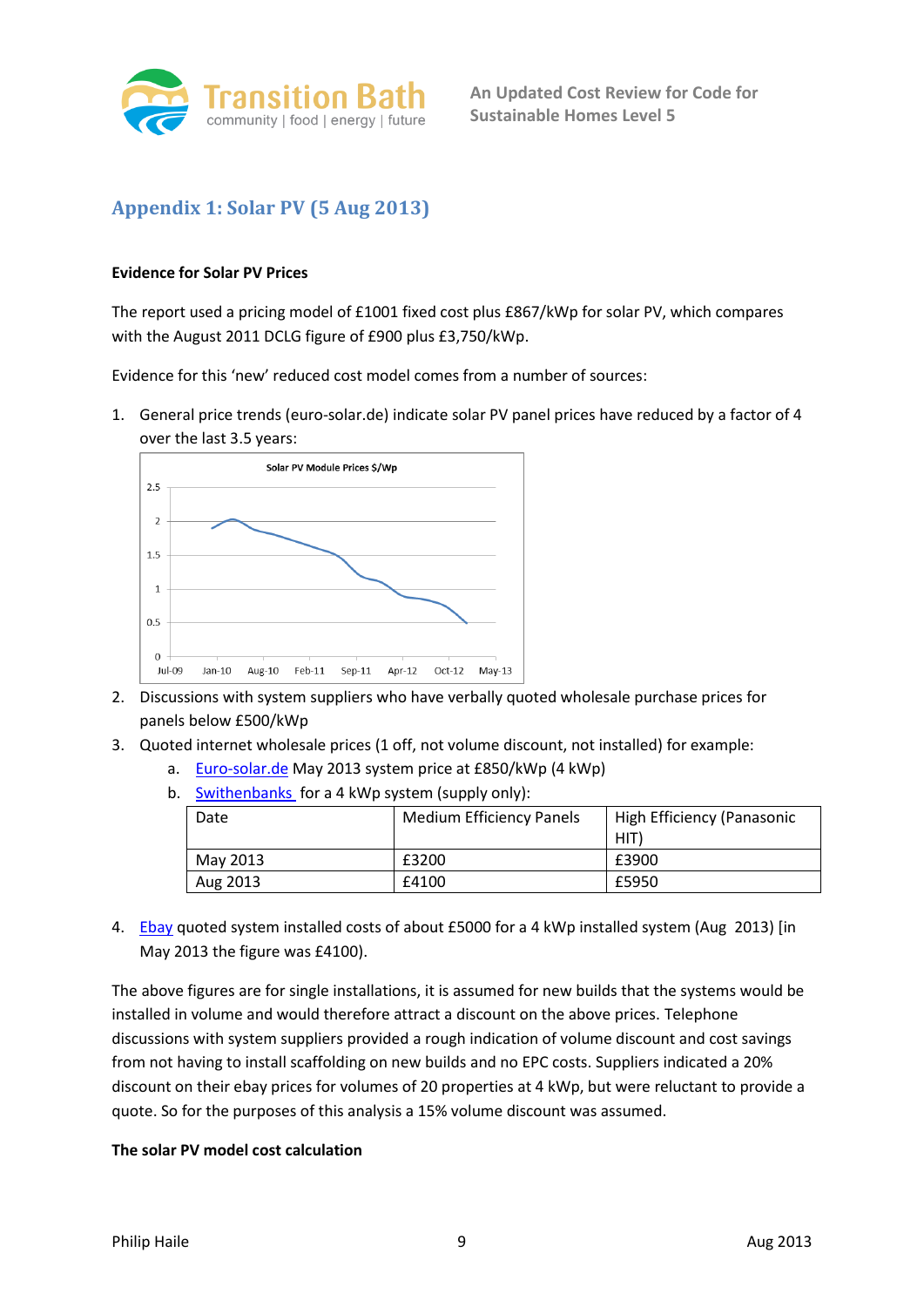

21 quotes of installations of single installations of different sizes were obtained from ebay, including systems from 0.5 kWp to 50 kWp and these were plotted versus price:



A subset of this data (18 quotes) was then selected with a maximum installation size of 4 kWp:



A trend line was then plotted and the function defining this trend line (y = £1020x + £1177.2) was used as the basis for the 'model'. Following conversations with suppliers by phone who indicated volumes discounts of 20% for groups of 20 properties a conservative discount of 15% was assumed for volume which was applied to the model i.e.  $15\%$  \* (£1020 \* kWp + £1177) = £867 \* kWp + £1,001. This for example implies an installation cost of £4468 for a 4 kWp system.

## **The solar PV mode cost calculation – high efficiency panels**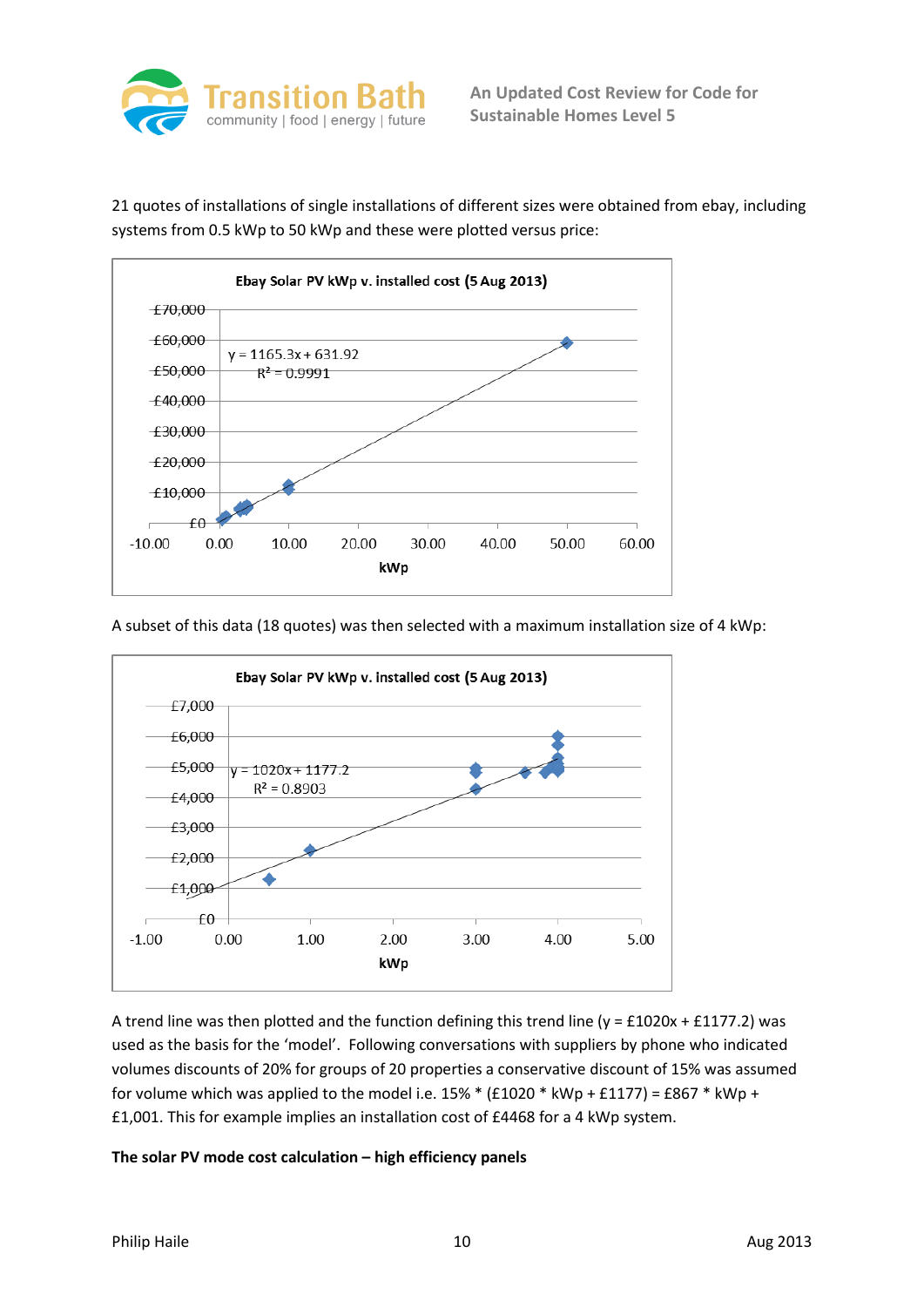

For properties where roof space is limited high efficiency panels were specified which require less roof area for the same output, but which are also more expensive than the commodity medium efficiency mono-silicon panels.

Unfortunately it is difficult to find published quotes for installation of high efficiency panels – only one company quotes on ebay and their prices seem high if you compare the difference in wholesale prices between medium and high efficiency panels. There are two main suppliers for the high efficiency panels – Panasonic (19%, HIT series) and Sunpower (20%, E20). Only the more expensive Panasonic panels are available for direct purchase with panel prices being available online; the cheaper Sunpower can only be purchased via accredited installers who don't quote prices online and were reluctant to quote prices over the phone.

Because of limited number of quotes available for Panasonic panels and the unavailability of data from Sunpower a hybrid approach was used to determine the cost of high efficiency panel systems, which made the following assumptions:

- 1. The fixed costs (inverter, cabling, mounts) are identical to that of the medium efficiency systems (£1,001)
- 2. The variable costs (panels, and to a lesser extent inverters) were based on applying the ratio of wholesale panel costs (Panasonic (£900/kWp) versus best value medium efficiency panel £600/kWp) at www.Swithenbanks.co.uk with a 15% discount (indicated cost saving between Pansasonic and Sunpower panels) to the basic models variables costs of £867/kWp i.e. £867 \* ( (100%-15%)\*£900/£600) = £1235/kWp. This for example implies a volume installed price of £5942 for a 4 kWp installation

## **Roof areas**

The analysis in this report produces solar PV areas greater than that of the 40% of roof area recommended in government guidelines. It is felt this is justifiable in greenfield 'eco' type development as the majority currently appear to being built with mono-pitched roofs which support greater south facing roof areas than traditional dual-pitched designs.

If for whatever reason (aesthetics, structure etc.) a smaller roof area must be assigned for solar PV then higher performance panels could be used, for example Panasonic HIT and Sunpower E21 panels which would reduce the average roof area down from 47% to 34%. This would increase the average solar PV installation price by £1000.

## **Impact of Chinese Panel Tariff**

During June and July 2013 panel prices rose as a result of a proposed EU threat to apply a 47% average anti-dumping tariff on Chinese panels. As of 5 Aug 2013 a floor price of €560/kWp and a cap of 10 GW per year appears to have been agreed. Discussions with suppliers suggest that this will have no significant impact on prices and that prices might drop following a significant demand prior to the mooted 47% levy and therefore prices during June and July.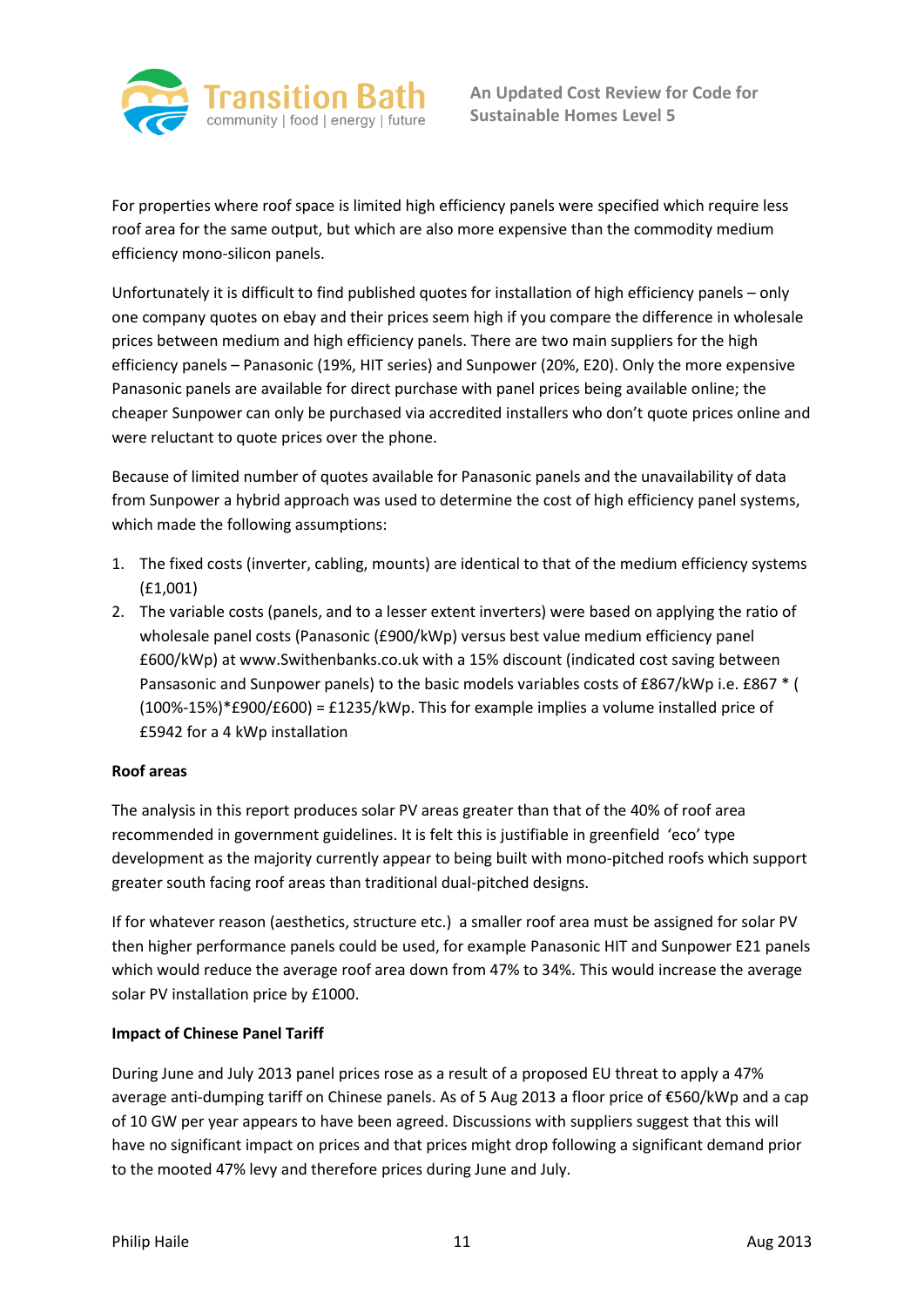

## **Appendix 2: Rain water recycling costs**

A mandatory element of CfSH 5 is a water consumption rate below 85 litres per person per day, which is typically achieved by the installation of rainwater recycling systems feeding toilets and washing machines. In the DCLG report from Aug 2011 the costs of the more expensive grey-water recycling systems were quoted at between £4,700 and £6,150. Experience of estates already built to CfSH 5&6 suggest builders are using more cost effective (shared) rainwater recycling systems to meet the standard. Quotes were obtained from a number of suppliers and the Rainwater Harvesting Association, the systems were sized using standard industry tools. All systems were assumed to be directly fed as opposed to indirect systems using header tanks, although both systems have similar costs.

Quotes included:

- May 2013: £1499 for 1 x 1750 litre tank system, up to 25% volume discount, install costs £500
- May 2013: £1999 for 1 x 3,500 litre tank system, up to 25% volume discount, install costs £500
- May 2013: £17,000 system plus £10,000 installation costs for high density block of flats with 44 flats and 80 occupants
- May 2013: £7,500 system cost plus £4,000 installation costs for a group of 10 terraces houses with 20 occupants
- Aug 2012: £95,000 50 x indirect grey water systems i.e. £1,900 each + install
- Aug 2012: £107,000 50 x direct grey water systems i.e. £2,145 each + install
- Aug 2012: £21,000 for a system to service 80 occupants in 36 flats, plus £500 per property install cost

## **Shared systems for flats and terraces**

2 specifications were given to the Rainwater Harvesting Association:

- 1.  $\,$  44 'Dense' flats, 80 occupants, 1500 m<sup>2</sup> roof area
- 2.  $2 \times 5$  house terraces, single system, 20 occupants, 425 m<sup>2</sup> roof area

The quotes obtained were £27,000 and £11,500 respectively or £615 per flat and £1,150 per terrace.

## **Detached Housing**

It was assumed that these would be installed on an individual/non-shared basis. Sizing was completed using the industry standard sizing tool, assuming the following 55  $m^2$  roof area, 643mm/yr annual rainfall, 2.5 occupants x 9000 litres per person toilet flush, 5000 litres per person washing machine and 1000 litres per person cleaning water. This indicated a tank size of 1384/litres, and annual 37,500 litre saving or 41 litres per day, reducing the standard non-rainwater consumption of 105 litres/person/day to 64 litres per day, below the CfSH requirement. Assuming a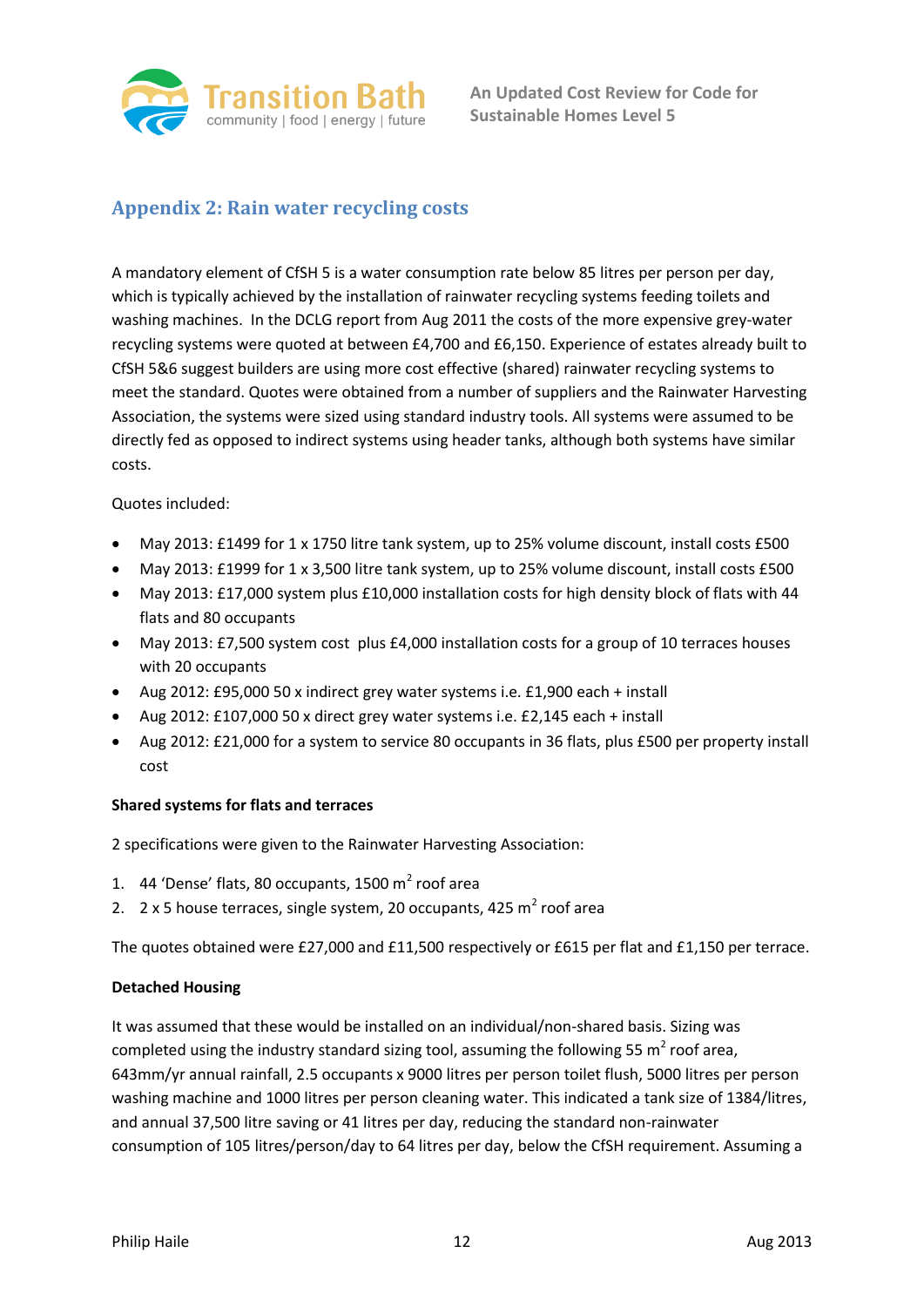

conservative 15% volume discount on the materials (85% of £1500) plus a £500 per property installation cost suggests a price of about £1,775 per house.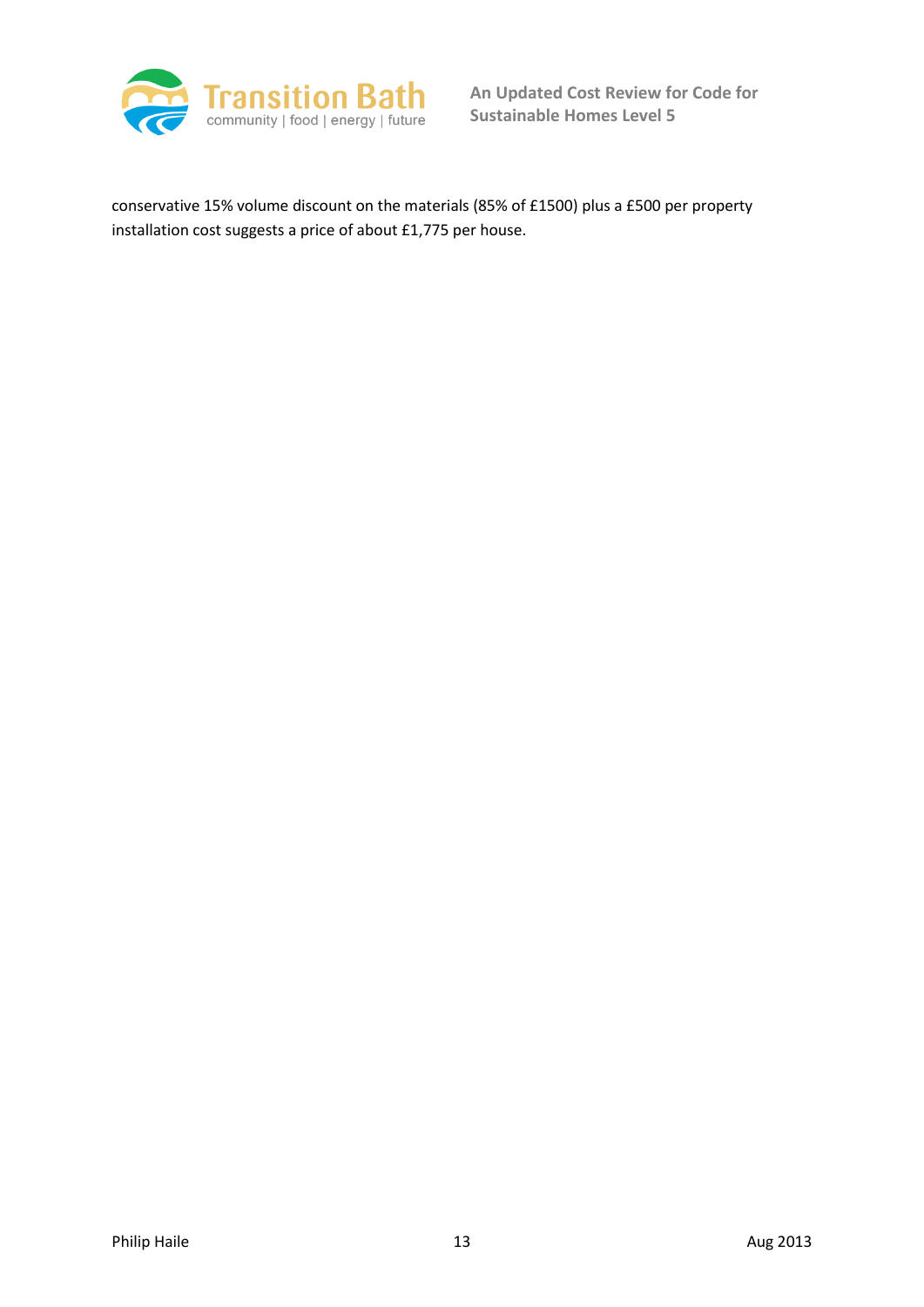

## **Appendix 3: Remaining Code Costs**

The remaining code costs (i.e. not ENE1, ENE2, ENE7 and WAT1) were calculated using the latest Nov 2010 CfSH credit scoring standard and were optimised to minimise costs while meeting the CfSH 5 requirement of greater than 84 points:

| Category   | <b>Name</b>           | <b>Max</b><br><b>Credits</b> | Weight | <b>Value of</b><br>each<br>credit | <b>Points</b><br><b>Achieve</b><br>d | <b>Flat</b><br><b>Cost</b> | <b>House</b><br><b>Cost</b> |
|------------|-----------------------|------------------------------|--------|-----------------------------------|--------------------------------------|----------------------------|-----------------------------|
| <b>ENE</b> | Energy & CO2          | 31                           | 36.4%  | 1.17                              | 32.88                                | £384                       | £720                        |
| <b>WAT</b> | Water                 | 6                            | 9.0%   | 1.50                              | 9.00                                 | £0                         | £0                          |
| <b>MAT</b> | <b>Materials</b>      | 24                           | 7.2%   | 0.30                              | 7.20                                 | £0                         | £0                          |
| <b>SUR</b> | Surface Water Run-Off | 4                            | 2.2%   | 0.55                              | 2.20                                 | £0                         | £0                          |
| <b>WAS</b> | Waste                 | 8                            | 6.4%   | 0.80                              | 6.40                                 | £0                         | £0                          |
| <b>POL</b> | Pollution             | 4                            | 2.8%   | 0.70                              | 2.80                                 | £0                         | £0                          |
| <b>HEA</b> | Health & Wellbeing    | 12                           | 14.0%  | 1.17                              | 9.33                                 | £450                       | £450                        |
| <b>MAN</b> | Management            | 9                            | 10.0%  | 1.11                              | 7.78                                 | £25                        | £25                         |
| ECO        | Ecology               | 9                            | 12.0%  | 1.33                              | 6.67                                 | £0                         | £0                          |
|            | Total                 |                              | 100.0% |                                   | 84.26                                | £859                       | £1,195                      |

Costs were largely derived from DCLG 08-2011.

These costs are broken down as follows:

|                          |                                                  | Credits        | Max<br>Credits | Category   | Points | Flat<br>Cost | House<br>Cost | Comment                                 |
|--------------------------|--------------------------------------------------|----------------|----------------|------------|--------|--------------|---------------|-----------------------------------------|
| ENE1                     | <b>DER</b>                                       | 9              | 10             | <b>ENE</b> | 10.57  |              |               | Accounted for elsewhere                 |
| ENE <sub>2</sub>         | <b>FEE</b>                                       | $\overline{7}$ | 9              | <b>ENE</b> | 8.22   |              |               | Accounted for elsewhere                 |
| ENE3<br>$-1$             | <b>Energy Display</b><br>Devices (electric)      | $\mathbf{1}$   | $\mathbf{1}$   | <b>ENE</b> | 1.17   | £25          | £25           | 1 pt for electric, 1pt for heating fuel |
| ENE3<br>$-2$             | <b>Energy Display</b><br>Devices (heat)          | $\mathbf{1}$   | $\mathbf{1}$   | <b>ENE</b> | 1.17   | £50          | £50           | e.g. Savometer                          |
| ENE <sub>4</sub>         | <b>Drying Space</b>                              | $\mathbf{1}$   | $\mathbf{1}$   | <b>ENE</b> | 1.17   | £15          | £75           |                                         |
| ENE <sub>5</sub><br>$-1$ | Appliance<br>Leaflet/Tumble<br>Dryer             | $\mathbf{1}$   | $\mathbf{1}$   | <b>ENE</b> | 1.17   |              |               |                                         |
| ENE <sub>5</sub><br>$-2$ | A+ Fridge/freezer                                | $\mathbf{1}$   | $\mathbf{1}$   | <b>ENE</b> | 1.17   | £0           | £0            | Assumed included at no extra cost       |
| ENE <sub>5</sub><br>$-3$ | A Wash<br>Machine/Dishwasher                     | $\Omega$       | $\mathbf{1}$   | <b>ENE</b> | 0.00   | £200         | £200          |                                         |
| ENE <sub>6</sub><br>$-1$ | <b>Efficient External</b><br>Lighting            | $\mathbf{1}$   | $\mathbf{1}$   | <b>ENE</b> | 1.17   | £0           | £0            |                                         |
| ENE <sub>6</sub><br>- 2  | Ext Light PIR<br>Controls                        | $\mathbf{1}$   | $\mathbf{1}$   | <b>ENE</b> | 1.17   | £20          | £65           |                                         |
| ENE <sub>7</sub><br>$-1$ | Low Carbon Tech -<br>10% reduction (Solar<br>PV) | $\mathbf{1}$   | $\mathbf{1}$   | <b>ENE</b> | 1.17   | £0           | £0            | Automatic from solar PV                 |
| ENE <sub>7</sub><br>$-1$ | Low Carbon Tech -<br>additonal 5%                | $\mathbf{1}$   | $\mathbf{1}$   | ENE        | 1.17   |              |               |                                         |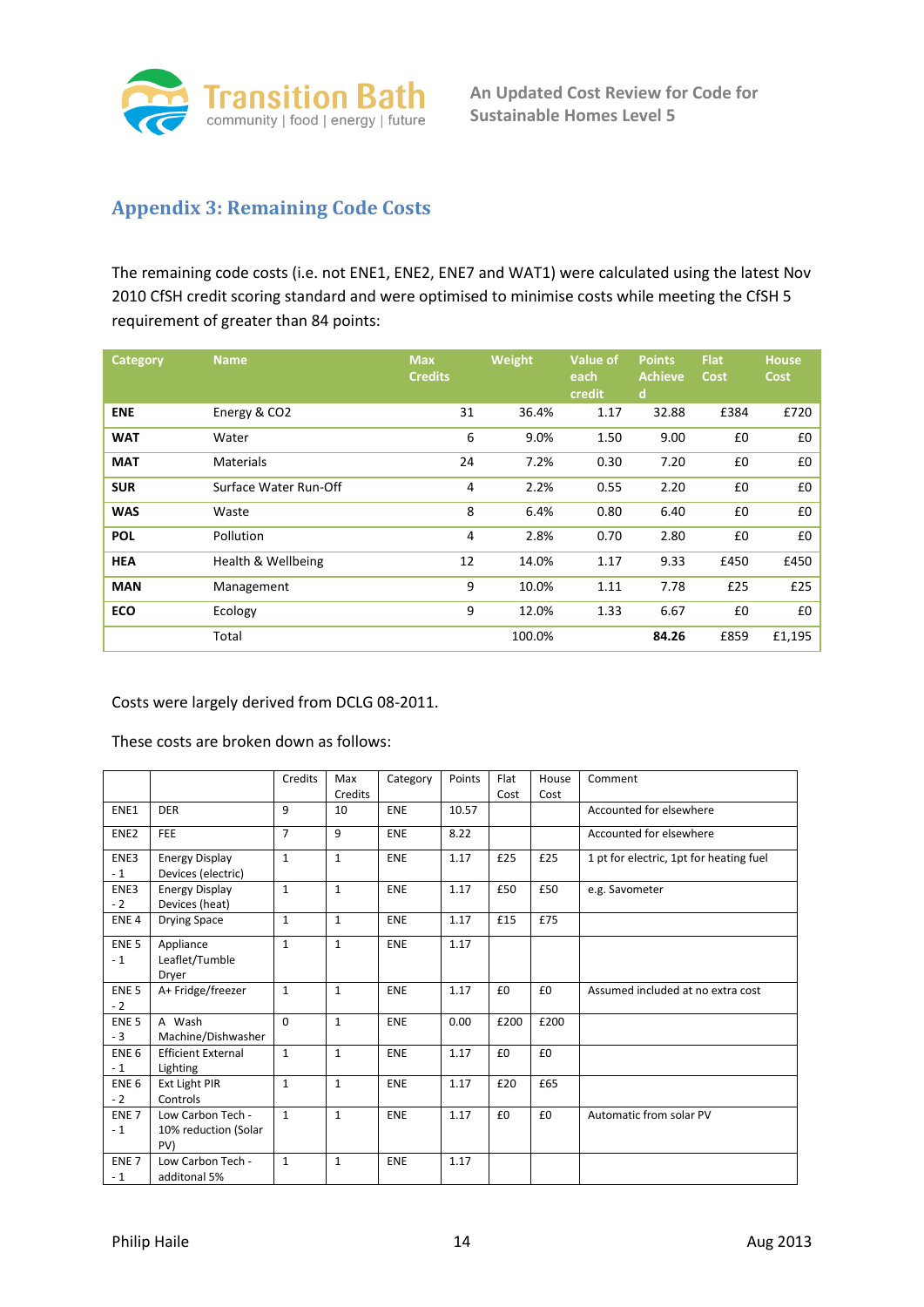

| ENE <sub>8</sub>             | Cycle Storage                     | $\overline{2}$ | $\overline{2}$ | ENE        | 2.35    | £194 | £425 | Assumed 1/2 cost, as often included in<br>garage anyway, flat shared points with<br>some free eco code points |
|------------------------------|-----------------------------------|----------------|----------------|------------|---------|------|------|---------------------------------------------------------------------------------------------------------------|
| ENE <sub>9</sub>             | Home Office                       | $\mathbf{1}$   | $\mathbf{1}$   | ENE        | 1.17    | £80  | £80  |                                                                                                               |
| <b>WAT</b><br>$\mathbf{1}$   | Water                             | 5              | 5              | <b>WAT</b> | 7.50    |      |      | Rainwater, accounted for elsewhere                                                                            |
| <b>WAT</b><br>$\overline{2}$ | <b>External Water</b>             | $\mathbf{1}$   | $\mathbf{1}$   | <b>WAT</b> | 1.50    | £0   | £0   | Rainwater with external tap assumed                                                                           |
| MAT<br>1                     | Env Impact of<br>Materials        | 15             | 15             | <b>MAT</b> | 4.5     | £0   | £0   |                                                                                                               |
| <b>MAT</b><br>$\overline{2}$ | <b>Material Sourcing</b>          | 6              | 6              | <b>MAT</b> | 1.8     | £0   | £0   |                                                                                                               |
| <b>MAT</b><br>3              | <b>Responsible Sourcing</b>       | $\overline{3}$ | 3              | <b>MAT</b> | 0.9     | £0   | £0   |                                                                                                               |
| SUR <sub>1</sub>             | Surface Water<br>Management       | $\overline{2}$ | $\overline{2}$ | <b>SUR</b> | 1.1     | £0   | £0   | Assumed rainwater system will deal<br>with this?                                                              |
| SUR <sub>2</sub>             | <b>Flood Risk</b>                 | $\overline{2}$ | $\overline{2}$ | <b>SUR</b> | 1.1     | £0   | £0   |                                                                                                               |
| WAS<br>1                     | <b>Waste Storage</b>              | $\overline{4}$ | $\overline{4}$ | WAS        | 3.2     | £0   | £0   |                                                                                                               |
| <b>WAS</b><br>$\overline{2}$ | <b>Construction Site</b><br>Waste | 3              | 3              | WAS        | 2.4     | £0   | £0   |                                                                                                               |
| <b>WAS</b><br>3              | Composting                        | $\mathbf{1}$   | $\mathbf{1}$   | WAS        | 0.8     | £0   | £0   |                                                                                                               |
| POL <sub>1</sub>             | Glob Warm Pot of<br>Insulants     | $\mathbf{1}$   | $\mathbf{1}$   | POL        | 0.7     | £0   | £0   |                                                                                                               |
| POL <sub>2</sub>             | <b>Nox Emissions</b>              | $\overline{3}$ | 3              | POL        | 2.1     | £0   | £0   |                                                                                                               |
| <b>HEA</b><br>$\mathbf{1}$   | Daylight                          | 3              | 3              | <b>HEA</b> | 3.5     | £300 | £300 |                                                                                                               |
| <b>HEA</b><br>2              | Sound Insulation                  | $\overline{4}$ | 4              | <b>HEA</b> | 4.7     | £150 | £150 |                                                                                                               |
| HEA<br>3                     | Private Space                     | $\mathbf{1}$   | $\mathbf{1}$   | <b>HEA</b> | $1.2\,$ | £0   | £0   |                                                                                                               |
| <b>HEA</b><br>4              | Lifetime Homes                    | $\mathbf 0$    | $\overline{4}$ | <b>HEA</b> | 0.0     | £300 | £700 |                                                                                                               |
| MAN<br>1                     | Home User Guide                   | 3              | 3              | <b>MAN</b> | 3.3     | £25  | E25  |                                                                                                               |
| <b>MAN</b><br>$\overline{2}$ | Considerate<br>Constructor        | $\overline{2}$ | $\overline{2}$ | MAN        | 2.2     | £0   | £0   |                                                                                                               |
| <b>MAN</b><br>3              | Construct Site<br>Impacts         | $\overline{2}$ | $\overline{2}$ | <b>MAN</b> | 2.2     | £0   | £0   |                                                                                                               |
| <b>MAN</b><br>4              | Security (Secure by<br>Design)    | $\mathbf 0$    | $\overline{2}$ | <b>MAN</b> | 0.0     | £660 | £530 |                                                                                                               |
| ECO<br>$\mathbf{1}$          | Eco Value of Site                 | $\mathbf{1}$   | $\mathbf{1}$   | ECO        | 1.3     | £0   | £0   |                                                                                                               |
| ECO<br>$\mathbf{2}$          | Eco Enhancement                   | 0              | $\mathbf 1$    | ECO        | 0.0     | £150 | £250 |                                                                                                               |
| ECO<br>3                     | <b>Protect Eco Features</b>       | $\mathbf{1}$   | $\mathbf 1$    | ECO        | 1.3     | £0   | £0   | Assumed part of B&NES planning app<br>process                                                                 |
| ECO<br>4                     | Change in Eco Value<br>of Site    | $\overline{2}$ | 4              | ECO        | 2.7     |      |      | Neutral Assessment                                                                                            |
| ECO<br>5                     | <b>Building Footprint</b>         | $\mathbf 1$    | $\overline{2}$ | ECO        | $1.3\,$ |      |      | 1 point on average by default because<br>of high densities required in B&NES                                  |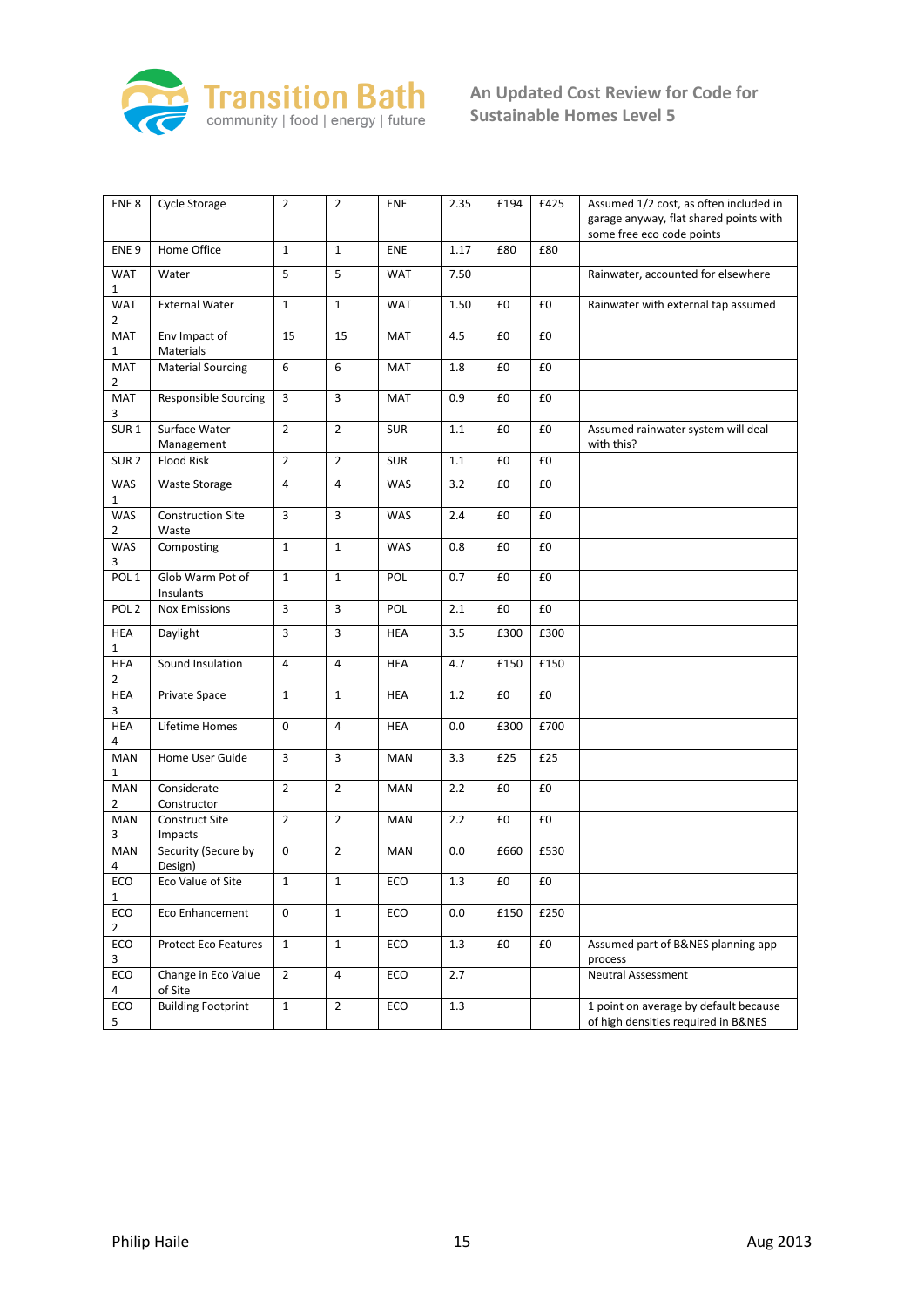

## **Appendix 4: Basis for Economic Analysis**

The economic analysis suggests the economic and environmental benefit of the more sustainable homes versus homes built to 2010 Part L far outweigh their additional build costs:

|                        | <b>Annual</b><br><b>Solar PV</b><br>kWh | <b>Annual</b><br>Gas<br><b>Saving</b><br>kWh | CO <sub>2</sub><br><b>Saving</b><br>kg | <b>Extra</b><br>Over<br>Costs | <b>Benefit of</b><br><b>FIT plus</b><br><b>Energy</b><br><b>Savings over</b><br>20 years | Gain   |
|------------------------|-----------------------------------------|----------------------------------------------|----------------------------------------|-------------------------------|------------------------------------------------------------------------------------------|--------|
| 2 bed flat             | 2,154                                   | 1,171                                        | 1,649                                  | £6,031                        | £11,406                                                                                  | £5,375 |
| 3 bed flat             | 2,485                                   | 1,882                                        | 2,023                                  | £6,601                        | £13,772                                                                                  | £7,170 |
| 2 bed mid terrace      | 2,568                                   | 2,175                                        | 2,143                                  | £8,496                        | £14,496                                                                                  | £6,000 |
| 3 bed end terrace/semi | 3,148                                   | 3,133                                        | 2,732                                  | £9,906                        | £18,307                                                                                  | £8,401 |
| 4 bed detached         | 3,728                                   | 3,939                                        | 3,288                                  | £13,914                       | £21,068                                                                                  | £7,154 |
| large 4 bed detached   | 4,722                                   | 5,623                                        | 4,308                                  | £17,683                       | £27,416                                                                                  | £9,732 |
| Average                | 3,134                                   | 2,987                                        | 2,690                                  | £10,439                       | £17,744                                                                                  | £7,305 |

The following assumptions were made in calculating these numbers:

- 1. Annual gas savings (kWh) were calculated by re-modelling the proposed ZCH/CfSH 5 properties using the lower minimum U values of building regulations 2010 Part L
- 2. FIT tariffs of 13.9p/kWh (< 4 kWp) and 12.6p/kWh (> 4 kWp) escalating at RPI for 20 years
- 3. Electricity Cost 15p/kWh escalating at RPI + 3%
- 4. Electricity Export Cost –4.5p/kWh escalating at RPI + 3%, 50% exported
- 5. Gas Cost: 5p/kWh –4.5p/kWh escalating at RPI + 3%
- 6. RPI at 2%
- 7. Panel degradation of 0.5%/year
- 8. Future cash flows discounted/PV'ed at 3.5%
- 9. Financing not included as it a cash for cash comparison